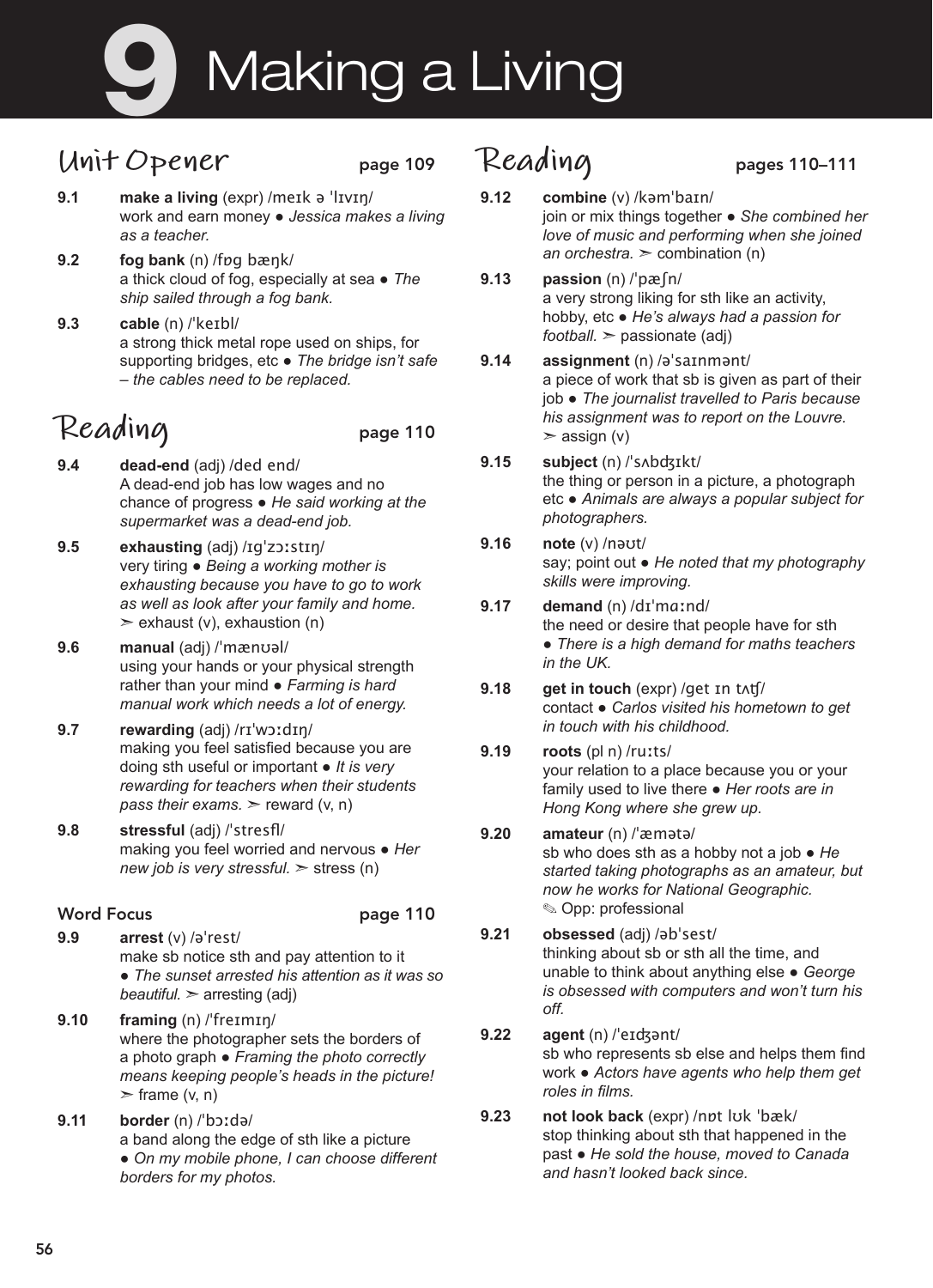- **9.24 fond (of)** (adj) /fɒnd (ɒv)/ If you are fond of sb or sth, you like them very much ● *He's fond of music which is why he became a music teacher.*  $\geq$  fondness (n)
- **9.25 shoot** (v) /ʃuːt/ take a photo ● *The photographer shot a picture of the shark with a special underwater*   $camera.$   $\ge$  shot (n)
- **9.26 sunrise** (n) /ˈsʌnraɪz/ start of the day when the sun rises in the sky ● *The farmer got up at sunrise every day to care for his fields and animals.* ✎ Opp: sunset
- **9.27 glare** (n) /gleə/ bright light ● *I put on my sunglasses to protect my eyes from the glare of the sun.*
- **9.28 field** (n) /fiːld/ an area of activity that sb is involved in as part of their work ● *Her field is archaeology and at the moment she is doing research in Greece.*
- **9.29 given** (prep) /ˈɡɪvn/ because of or considering sth ● *She looks good, given her age.*
- **9.30 caption** (n) /ˈkæpʃn/ words printed under a cartoon or photo ● *The caption under the cartoon was very funny.*
- **9.31 be drawn into sth** (expr) /bi drɔːn ˈɪntə ˈsʌmθɪŋ/ become involved or start doing sth although you may not want to at first ● *Ι don't want to be drawn into their problems.*
- **9.32 fortune** (n) /ˈfɔːʧuːn/ luck ● *We were hungry and it was very late, but we had the good fortune to find a restaurant in the village.*  $>$  fortunate (adj)
- **9.33 get into** (phr v) /ˈɡet ˈɪntə/ begin to be involved in sth ● *How did you first get into acting?*
- **9.34 material gain** (n) /məˈtɪərɪəl geɪn/ profit in the form of money and possessions ● *A well-paid job is essential for somebody interested in material gain.*
- **9.35 craft** (n) /krɑːft/ a profession for which you need a special skill ● *As a film director, he is very proud of his craft and wants all his work to be perfect.*
- **9.36 amateur** (adj) /ˈæmətə(r)/ doing sth for pleasure and not as a job ● *He's just an amateur painter – he doesn't get paid for his work.*  $\geq$  amateur (n)
- **9.37 representative** (n) /reprɪˈzentətɪv/ sb who speaks or acts for another person ● *The boss couldn't attend the meeting so he chose a representative to go for him.*   $\triangleright$  represent (v), representation (n)

**9.38 be taken with** (expr) /biː ˈteɪkən wɪð/ really like sb or sth ● *She was taken with the idea of being an author, so she decided to do a course in creative writing.*

#### Adjectives for jobs

dead-end exhausting high-risk manual rewarding stressful

### **Vocabulary** page 112

- 
- **9.39 strike** (n) /straɪk/ a period of time when workers deliberately stop working because of a disagreement about pay, working conditions, etc ● *The transport strike lasted two days and caused chaos on the roads.*  $\ge$  strike (v), striker (n)
- **9.40 unemployed** (adj) /ʌnɪmˈplɔɪd/ without a job ● *I have been unemployed for two months and am looking for a job.*   $\geq$  unemployment (n) ✎ Opp: employed
- **9.41 vacancy** (n) /ˈveɪkənsi/ a job that is available for sb to start doing ● *There aren't any vacancies and I can't find a job.* ➣ vacant (adj)
- **9.42 bonus** (n) /ˈbəʊnʌs/ money added to sb's salary ● *There has been a scandal about the bonuses that were given to bank CEOs during difficult times.*

#### **9.43 perk** (n) /pɜːk/ sth you get from your work in addition to your wages, such as the use of a car, life insurance, etc ● *Many companies provide their employees with a company car as a perk.*

- **9.44 pension** (n) /ˈpenʃn/ money you receive after you retire ● *He receives a pension of 500 euros every month.*   $\geq$  pensioner (n)
- **9.45 fire** (v) /faɪə/ remove sb from their job because they have done sth wrong ● *He was fired for stealing company money.*
- **9.46 high-risk** (adj) /haɪ-rɪsk/ having a larger level of danger than usual ● *Working as a firefighter is a high-risk job.*
- **9.47 reference** (n) /ˈrefrəns/ a letter with information about you written by sb who knows you well, intended for a possible employer ● *My old boss gave me a good reference, so I found another job easily.*   $\ge$  refer (v)
- **9.48 candidate** (n) /ˈkændɪdeɪt/ sb who is being considered for a job ● *There are three candidates for this job, but only one will get it.*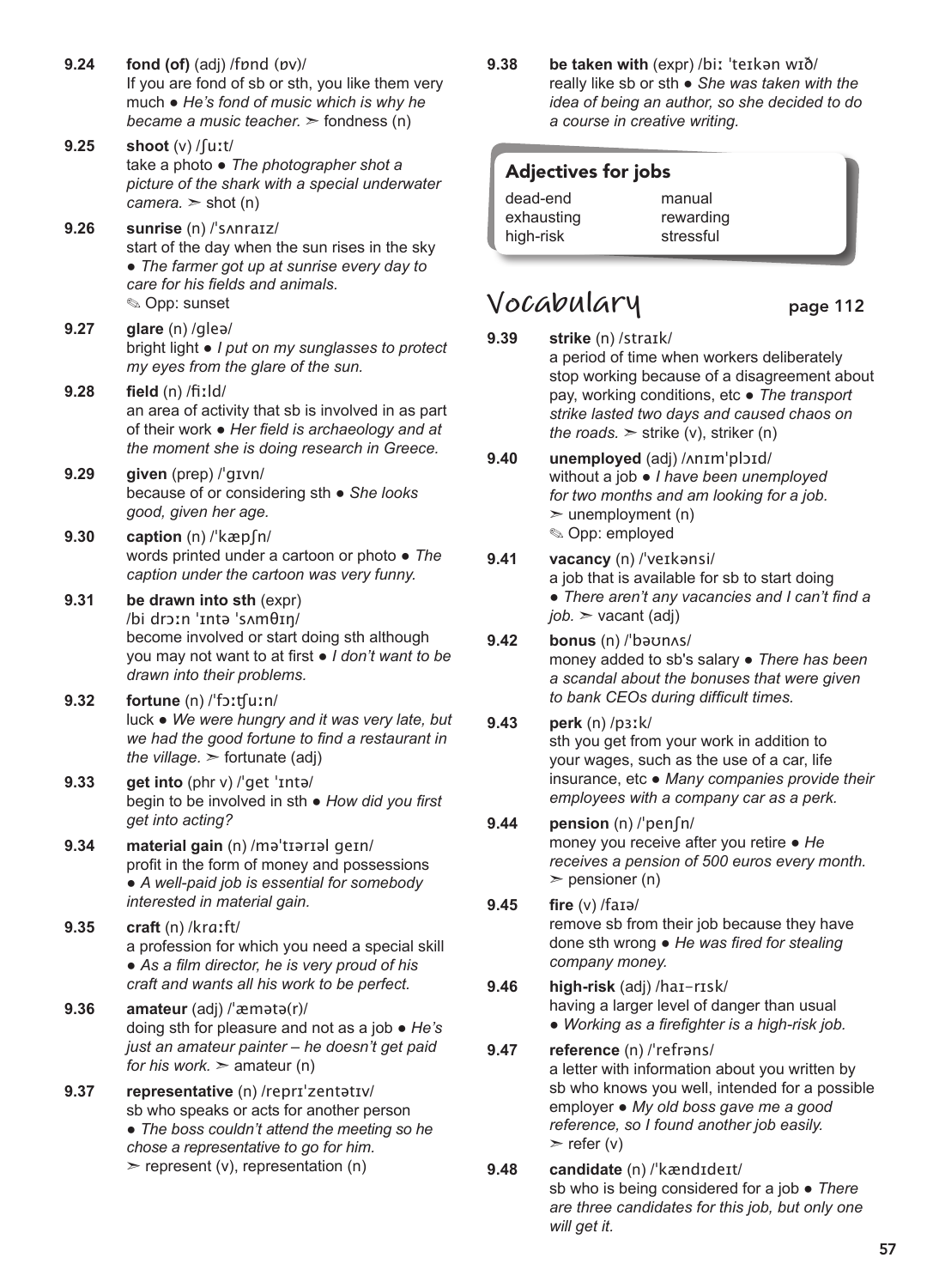- **9.49 position** (n) /pəˈzɪʃn/ a job ● *The position of chef at the local restaurant is being advertised in this magazine.*
- **9.50 be made redundant** (expr) /biː meɪd rɪˈdʌndənt/ lose your job because your employer no longer needs you ● *She was made redundant when the factory closed.*
- **9.51 diploma** (n) /dɪˈpləʊmə/ a document showing that sb has completed a course of study or passed an examination ● *He has a diploma in computing, so he wants to find work in IT.*
- **9.52 social work** (n) /ˈsəʊʃl wɜːk/ work to improve bad social conditions and help people who are poor or have problems ● *Social work is badly paid but very rewarding.*
- **9.53 glamour** (n) /ˈglæmə/ the attractive quality of being connected with wealth and success ● *There is glamour in being a film star, but it takes a lot of hard work too.* ➣ glamorous (adj)
- **9.54 mine** (n) /maɪn/ a place underground where workers dig for diamonds, coal etc ● *There was an accident at the mine, but fortunately nobody was trapped underground.*  $\geq$  mine (v), miner (n)
- **9.55 employer** (n) /ɪmˈplɔɪə(r)/ a person or company that pays sb to do work for them ● *They're good employers – we like working for them.*  $\geq$  employ (v), employment (n), employee (n)
- **9.56 union** (n) /ˈjuːniən/ an organisation that protects workers' rights ● *The union took the company to court because it fired three workers without a reason.*
- **9.57 indefinitely** (adv) /ɪnˈdefɪnətli/ for an unknown length of time ● *The company has closed indefinitely and we don't know if it will open again.*  $\geq$  indefinite (adj)
- **9.58 poor** (adj) /pɔː(r)/ bad ● *Mr Davies has been in poor health for years.*
- **9.59 support** (v) /səˈpɔːt/ provide enough money to pay for the things sb needs ● *Tom has two jobs in order to support his family.*  $>$  support (n)
- **9.60 countless** (adj) /ˈkaʊntləs/ numerous ● *Countless numbers of people leave their countries to find work elsewhere.*   $\ge$  count (v)
- **9.61 come by** (phr v) /kʌm baɪ/ manage to get sth that is difficult to get ● *I came by this rare book in a charity shop!*

**9.62 spot** (v) /spɒt/

see ● *I spotted my friend on the Metro on the way to work this morning, but he didn't see me.*

- **9.63 agency** (n) /ˈeɪdʒənsi/ a business that provides a service for other people or companies ● *Liz works in a travel*
- $a$ *gency.*  $\ge$  agent (n) **9.64 hit it off (with sb)** (expr) /hɪt ɪt ɒf (wɪð ˈsʌmbədi)/ get on very well with sb ● *He is happy because he hit it off with his new colleagues.*
- **9.65 gladly** (adv) /ˈɡlædli/ If you do sth gladly, you are happy to do it.  $\bullet$  *I'd gladly help you.*  $\ge$  glad (adj)
- **9.66 wages** (pl n) /ˈweɪʤɪz/ money you earn that is paid according to the number of hours, days or weeks that you work ● *She gets her wages every Friday.*
- **9.67 salary** (n) /ˈsæləri/ money that you receive from your employer every month ● *His salary is paid into his bank account once a month.*
- **9.68 volunteer** (n) /vɒlənˈtɪə/ sb who works willingly and without payment ● *Many people were volunteers for the Olympic Games.* ➣ volunteer (v), voluntary (adj)
- **9.69 work force** (n) /wɜːk fɔːs/ all the people who work in an industry or company ● *Over fifty per cent of the work force in this company are women.*

### **Grammar** page 113

- **9.70 hire** (v) /ˈhaɪə(r)/ give sb a job ● *Jo, our secretary, was hired four years ago.*
- **9.71 abroad** (adv) /əˈbrɔːd/ in or to another country ● I've never been abroad.
- **9.72 qualification** (n) /kwɒlɪfɪˈkeɪʃn/ If you have a qualification, you have passed an exam to show you have skill or knowledge in a subject ● *What qualifications do you need for this job?*  $\geq$  qualify (v), qualified (adj)
- **9.73 director** (n) /dəˈrektə(r)/ a person who controls a company ● *The director asked everyone to work harder.*  $\ge$  direct (v)

### **Listening** page 114

**9.74 out of choice** (expr) /aʊt əv ʧɔɪs/ because you want to ● *I live in a flat out of choice. I've never wanted to live in a house.*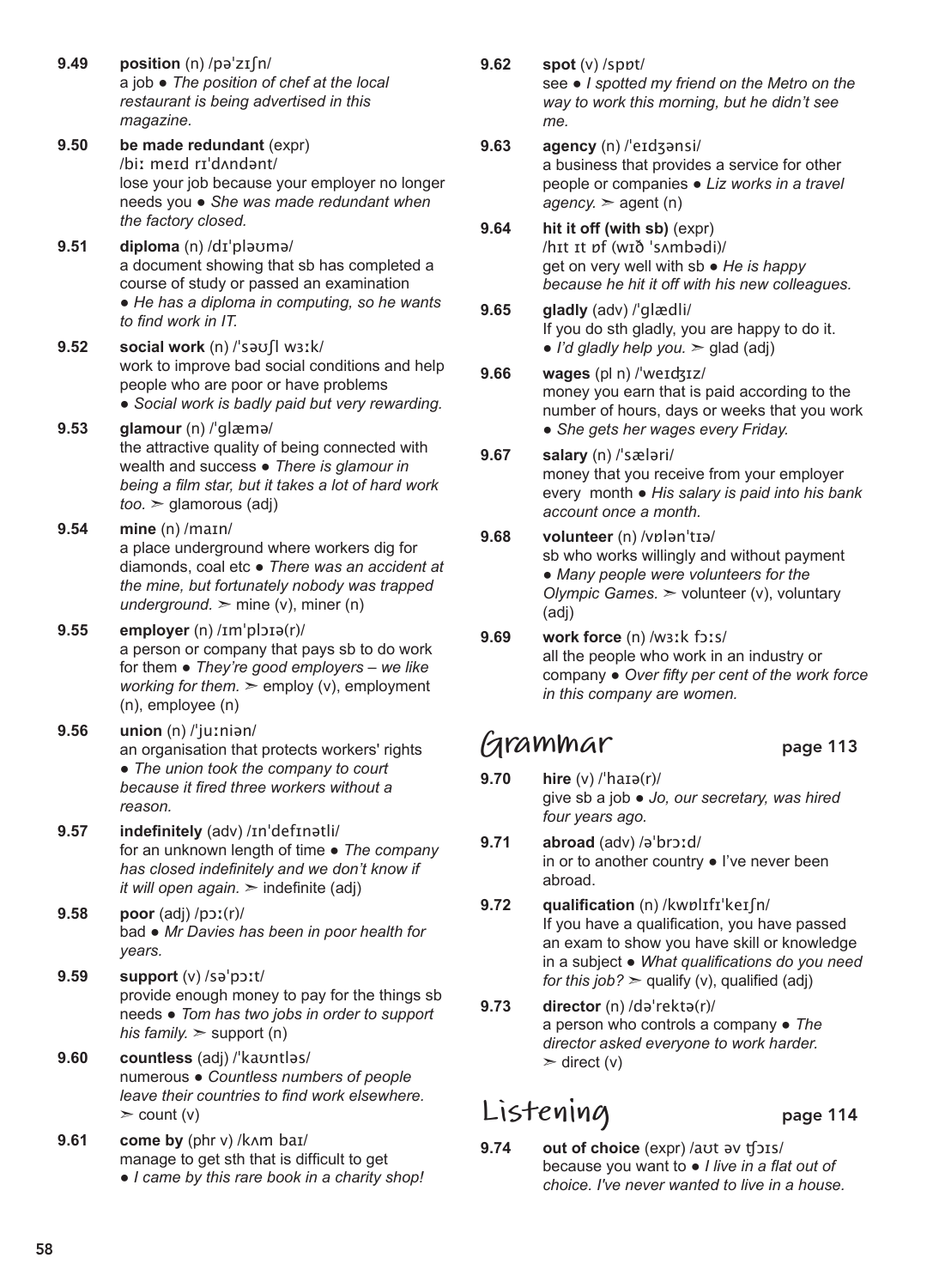**9.75 suit** (v) /suːt/ be right or good for sb ● *City life doesn't really suit me.* ➣ suitable (adj)

### **Grammar** page 116

- **9.76 details** (pl n) /ˈdiːteɪls/ personal information ● *I need your contact details: your address, phone number and email.*
- **9.77 give sb your word** (expr) /ɡɪv ˈsʌmbədi jə ˈwɜːd/ promise sb that you will do sth ● *You have to help her. You gave her your word.*
- **9.78 make an effort** (expr) /meɪk ən ˈefət/ try ● *If you want to learn another language, you will have to make an effort and study regularly.*
- **9.79 on time** (expr) /ɒn taɪm/ not late ● *Make sure you arrive on time for the interview.*
- **9.80 accountant** (n) /əˈkaʊntənt/ a person whose job is to check the money another person or company receives and pays ● *He asked the accountant how much the company had spent that month.*

| <b>Interviews</b> |           |
|-------------------|-----------|
| candidate         | reference |
| details           | vacancy   |
| position          |           |

### **Use your English** page 117

- **9.81 shift** (n) /ʃɪft/ If workers work shifts, they work for a period of time during the day or night and are then replaced by other workers ● *She's a nurse and is doing the night shift this week.*
- **9.82 part-time** (adv) /ˈpɑːt taɪm/ for only part of the day or week in which people work ● *She's still at college, so she only works part-time.* ➣ part-time (adj)
- **9.83 lay off** (phr v) /leɪ ɒf/ stop employing sb because there is no work for them ● *He was laid off last month and hasn't found another job yet.*
- **9.84 launch** (v) /lɔːnʧ/ make a new product available to the public ● *The designer has just launched her summer fashion collection.* ➣ launch (n)
- **9.85 withdraw** (v) /wɪðˈdrɔː/ stop offering a product for sale ● *The toy has been withdrawn from the market.*
- **9.86 take on** (phr v) /teɪk ɒn/ employ ● *The company hasn't taken on any new employees this year.*
- **9.87 get the sack** (expr) /ˈɡet ðə sæk/ tell sb that they can no longer work for you ● *He was always late for work, so he got the sack.*
- **9.88 desperately** (adv) /ˈdesprətli/ very much ● *We desperately need to get new computers as these keep crashing.*   $\geq$  desperation (n), desperate (adj)
- **9.89 meet a deadline** (expr) /miːt ə ˈdedlaɪn/ have sth finished on time ● *In order to meet a deadline, we often work longer hours in the office.*
- **9.90 properly** (adv) /ˈprɒpəli/ well or correctly ● *I can't see properly without*   $my$  *glasses.*  $\ge$  proper (adj)
- **9.91 staffing** (n) /ˈstɑːfɪŋ/ providing the workers for a business or an organisation ● *The staffing problems at many schools mean that there are not enough teachers for some subjects.* ➣ staff (n)
- **9.92 at all costs** (expr) /æt ɔːl kɒsts/ whatever it takes ● *We must get another actor at all costs or the film won't be made.*
- **9.93 be in debt** (expr) /biː ɪn det/ owe money ● *Stop using your credit card because you are already in debt and owe the bank money.*
- **9.94 redundancy** (n) /rɪˈdʌndənsi/ becoming unemployed because your job no longer exists ● *The factory closed and there were hundreds of redundancies.*   $\ge$  redundant (adj)
- **9.95 take sb by surprise** (expr) /teɪk ˈsʌmbədi baɪ sʌˈpraɪz/ surpise sb ● *When we got higher salaries, it took us by surprise.*
- **9.96 out of work** (expr) /aʊt əv wɜːk/ unemployed ● *The supermarket closed and now we are all out of work.*
- **9.97 on behalf of** (expr) /ɒn bɪˈhɑːf ɒv/ instead of sb; as sb's representative ● *On behalf of John, who can't be here tonight, I thank you for this award.*
- **9.98 promotion** (n) /prəˈməʊʃn/ a move to a more important job in a company ● *She used to be a teacher but got a promotion and is now the principal.*   $\ge$  promote (v)

| Things that make you want to work |                   |        |  |
|-----------------------------------|-------------------|--------|--|
| bonus<br>glamour                  | perk<br>promotion | salary |  |
|                                   |                   | wages  |  |